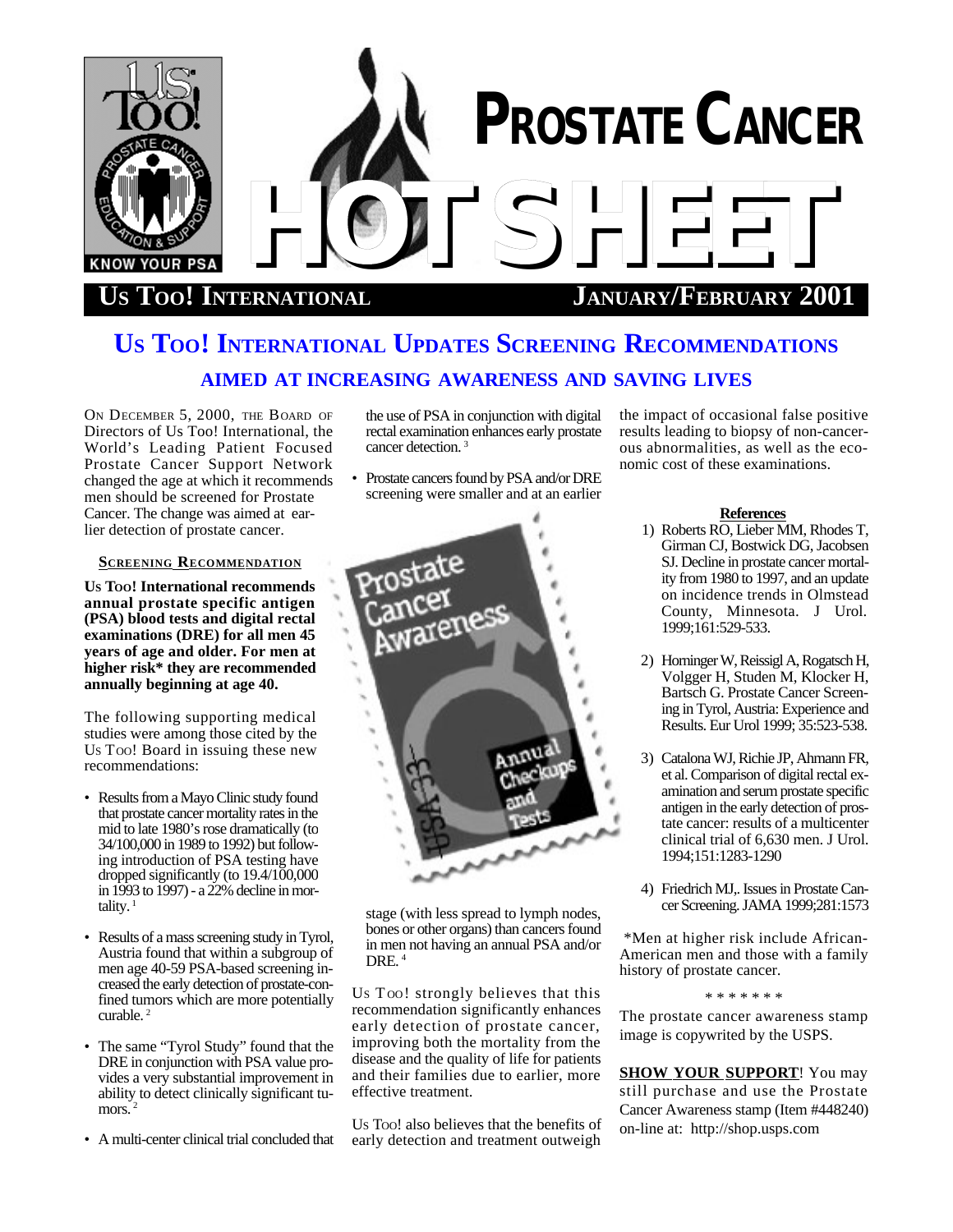# **US TOO! INTERNATIONAL VISIT US ON THE INTERNET AT WWW.USTOO.ORG**

# **CLINICAL TRIALS**

A recent search of the Veritas Medicine (www.veritasmedicine.com) clinical trials database found 86 trials in which you might be interested. In order to learn more about the trial locations listed here, including detailed information about the treatments used, and specific contact information for enrollment, you will need to register with Veritas Medicine.

- 1. Paclitaxel Plus Estramustine in Treating Patients w/ Metastatic Prostate Cancer
- 2 Monoclonal Antibody Therapy in Treating Patients With Prostate Cancer
- 3 Hydrocortisone Plus Aminoglutethimide or Ketoconazole in Treating Patients w/ Localized Stage IV Prostate Cancer
- 4 External-Beam Radiation Therapy Plus Implanted Radiation Therapy in Treating Patients With Prostate Cancer
- 5 Androgen Suppression Plus Radiation Therapy in Treating Patients With Prostate Cancer
- 6 Combination Chemotherapy With or Without Peripheral Stem Cell Transplan-

THE US TOO! PROSTATE CANCER HOT SHEETIS MADE POSSIBLE BY AN UNRESTRICTED EDUCATION GRANT FROM **ASTRA ZENECA** MAKERS OF CASODEX AND ZOLADEX THE INFORMATION ANDOPINIONSEXPRESSED IN THIS

PUBLICATION ARENOT ENDORSEMENTS OR RECOMMENDATIONS FOR ANY MEDICAL TREATMENT, PRODUCT, SERVICE OR COURSE OF ACTION BY US TOO! INTERNATIONAL, INC., ITSOFFICERS AND DIRECTORS, OR THE EDITORS OF THIS PUBLICATION. FOR MEDICAL, LEGAL OR OTHER ADVICE, PLEASE CONSULT PROFESSIONAL(S) OF YOUR CHOICE.

#### **US TOO! HEADQUARTERS STAFF**

JOHN A. PAGE, FHIMSS, EXECUTIVE DIRECTOR / CEO JACQUELINE KONIECZKA, OFFICE MANAGER DOROTHY WIENCEK, PATIENT INFORMATION COORDINATOR 5003 FAIRVIEW AVENUE DOWNERS GROVE, IL 60515 PHONE:(630) 795-1002 FAX: (630) 795-1602

## **US TOO! BOARD OF DIRECTORS:**

HANK PORTERFIELD, *CHAIRMAN* TERRY ROE, *VICE CHAIRMAN* COLONEL JAMES E. WILLIAMS, JR. (RET) *SECRETARY* REMBERT R. STOKES, *TREASURER* JOHN A. PAGE, FHIMSS, *EXECUTIVE DIRECTOR / CEO* <u>Directors:</u><br>Colonel James R. Anderson, USAF (Ret) JOHN DEBOER, *FOUNDER* JOHN CAMPBELL RONALD M. FABRICK, DDS **RUSS GOULD** CLAUDE S. HARKINS DANIEL M. MOORE, JR. LEW MUSGROVE REX ZEIGER

US TOO! INTERNATIONAL, INC. IS INCORPORATED IN THE STATE OF ILLINOIS AND RECOGNIZED AS A 501(C)(3) NOT-FOR-PROFIT CHARITABLE CORPORATION. DONATIONS / GIFTSTO US TOO! ARE TAX DEDUCTIBLE.

COPYRIGHT 2001, US TOO! INTERNATIONAL, INC.

tation in Treating Patients With Prostate Cancer

- 7 Testosterone in Treating Patients With Progressive Prostate Cancer That No Longer Responds to Hormone Therapy
- 8 Capecitabine in Treating Patients With Metastatic Prostate Cancer That Has Not Responded to Hormone Therapy
- 9 SU5416 Compared to Dexamethasone in Treating Patients With Progressive Prostate Cancer That Has Not Responded to Hormone Therapy
- 10 Vaccine Therapy in Treating Patients With Metastatic Prostate Cancer That Has Not Responded to Hormone **Therapy**
- 11 Calcitriol in Treating Patients With Prostate Cancer New York (NY)
- 12 Monoclonal Antibody Therapy in Treating Patients With Kidney or Prostate **Cancer**
- 13 EF5 Prior to Surgery or Biopsy in Patients With Breast, Prostate, or Cervical Cancer or High Grade Soft Tissue
- 14 Vaccine Therapy in Treating Patients With Metastatic Prostate Cancer
- 15 Gene Therapy in Treating Patients With **Cancer**
- 16 Arsenic Trioxide in Treating Patients With Stage IV Prostate Cancer That Has Not Responded to Previous Hormone **Therapy**
- 17 Hormone Therapy With or Without Mitoxantrone and Prednisone in Treating Patients Who Have Undergone Radical Prostatectomy for Prostate Cancer
- 18 Mitoxantrone and Prednisone With or Without Leflunomide in Treating Patients With Stage IV Prostate Cancer
- 19 Hormone Therapy Plus Radiation Therapy With or Without Combination Chemotherapy in Treating Patients With Prostate Cancer
- 20 Leuvectin Followed By Surgery in Treating Patients With Stage II or Stage III Prostate Cancer
- 21 Chemotherapy in Treating Patients With Prostate Cancer
- 22 Combination Therapy in Treating Patients With Advanced Prostate Cancer That Has Not Responded to Hormone **Therapy**
- 23 Combination Chemotherapy in Treating Patients With Prostate Cancer That Has Not Responded to Hormone Therapy
- 24 Vaccine Therapy in Treating Patients With Metastatic Prostate Cancer That Has Not Responded to Hormone **Therapy**
- 25 Chemotherapy and Hormone Therapy in Treating Patients w/Prostate Cancer
- 27 Brachytherapy in Treating Patients With Recurrent Prostate Cancer
- 28 Peripheral Stem Cell Transplantation and White Blood Cell Transfusions in Treating Patients With Refractory Metastatic Solid Tumors
- 29 Broxuridine Plus Surgery in Treating Patients With Stage I or Stage II Prostate Cancer
- 30 Vaccine Therapy Plus QS21 in Treating Patients w/Progressive Prostate Cancer
- 31 Trastuzumab in Treating Patients With Prostate Cancer
- 32 Combination Hormone Therapy Followed by Radiation Therapy in Treating Patients With Prostate Cancer
- 33 Paclitaxel Plus Estramustine in Treating Patients w/Metastatic Prostate Cancer
- 34 Standard Therapy With or Without Dalteparin in Treating Patients With Advanced Breast, Lung, Colorectal, or Prostate Cancer
- 35 Hormone Therapy in Treating Patients With Rising PSA Levels Following Radiation Therapy for Prostate Cancer
- 36 Hormone Therapy in Treating Patients Who Have Stage I or Stage II Prostate **Cancer**
- 37 Combination Chemotherapy in Treating Patients w/Advanced Prostate Cancer
- 38 Vinorelbine Plus Paclitaxel in Treating Patients With Metastatic Prostate Cancer That Is Refractory to Hormone **Therapy**
- 39 Trastuzumab and Docetaxel in Treating Patients Who Have Metastatic Prostate Cancer That Is Refractory to Hormone Therapy
- 40 R115777 in Treating Patients With Progressive, Metastatic Prostate Cancer That Has Not Responded to Hormone Therapy
- 41 Combination Chemotherapy in Treating Patients w/Advanced Prostate Cancer
- 42 Diet and PSA Levels in Patients With Prostate Cancer
- 43 Green Tea Extract in Treating Patients With Metastatic Prostate Cancer That Has Not Responded to Hormone Therapy
- 44 Genistein in Treating Patients With Stage III or Stage IV Prostate Cancer
- 45 Nitrocamptothecin in Treating Patients With Stage IV Prostate Cancer That Has Not Responded to Hormone Therapy
- 46 Hormone Therapy in Treating Patients With Prostate Cancer

*(continued on Page 8)*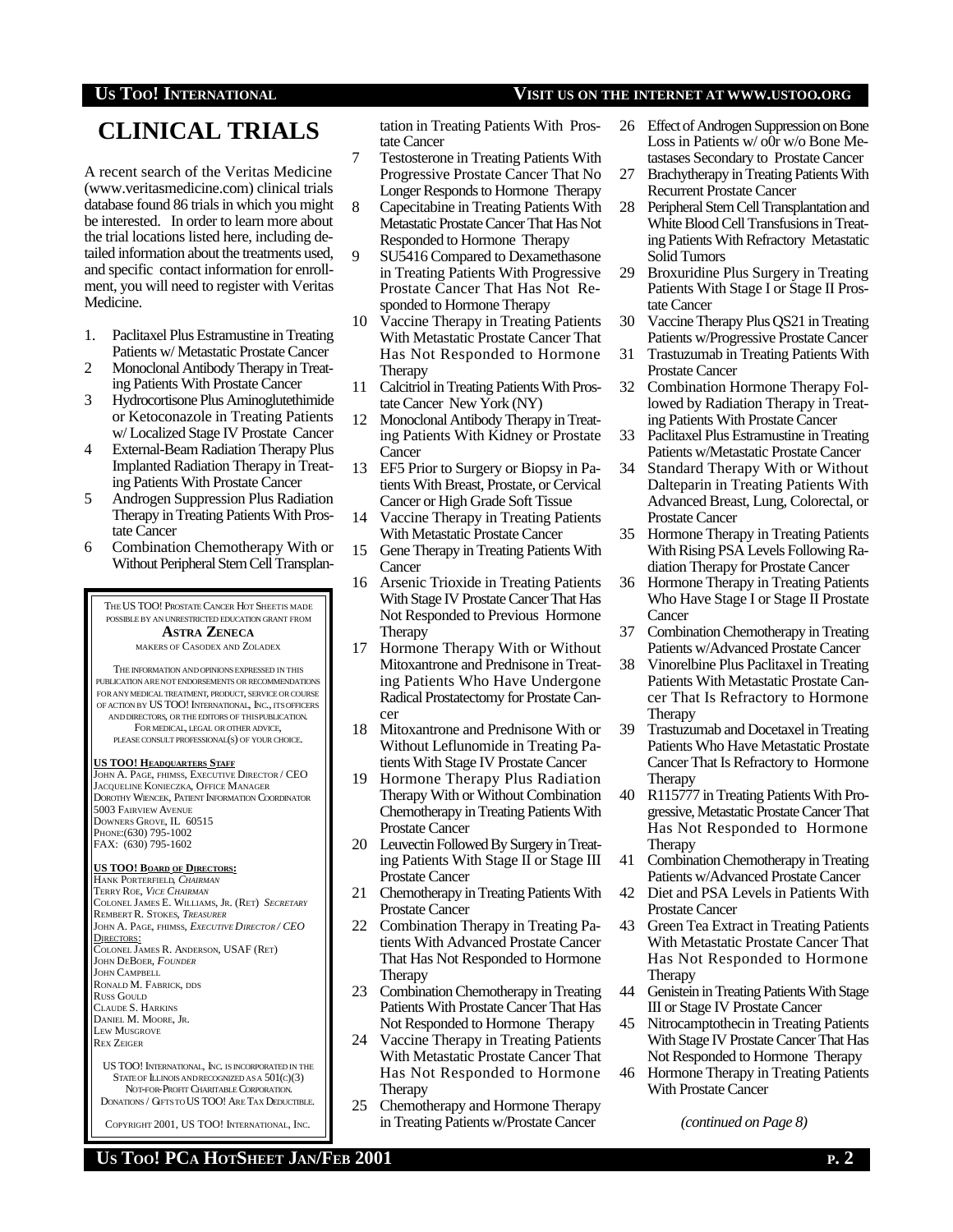# **PROSTATE CANCER NEWS**

News items contained in the US TOO! HotSheet are obtained from various news sources and edited for inclusion. Where available, a point-of-contact and phone number/website address is provided.

All references to persons, companies, products or services are provided for information only, and are not endorsements. Readers are encouraged to conduct their own research into any person, company, product or service, and consult with their personal physician before deciding upon any course of action.

\* \* \* \* \* \* \* \* \* \* \* \* \* \*

### **CHECKING HUMAN GROWTH FACTOR LEVEL MAY IMPROVE PSA SCREENING**

The addition of insulin-like growth factors may improve accuracy of prostate-specific antigen screening and assist in the identification of individuals at increased risk of developing cancer, research suggested. Researchers compared levels of IGF-1, EGFBP-3 and PSA. Since the PSA test is "not particularly sensitive," the authors suggested that "the additional use of IGF-1 and IGFBP-3 can potentially improve sensitivity of the diagnostic procedures." The PSA test, "[E]ven with the more strict cut point of less than three ng/mL," could not detect 25 percent of prostate cancers in the study, the authors warned. The study was published in the December 2000 issue of the Lancet .

### **SCIENTISTS DISCOVER SPECIFIC PROTEIN IN THE BLOOD OF PROSTATE CANCER PATIENTS, NOT PRESENT IN HEALTHY INDIVIDUALS**

In a study that tested blood samples from 25 patients with prostate cancer and 20 healthy men, a team of researchers from Maritech Inc. and Johns Hopkins School of Medicine detected a specific protein in the blood of all 25 men with prostate cancer that was not present in the blood samples of the healthy subjects by using a novel mass spectroscopy technique. Moreover, in the study the cancer protein identified five out of the 25 men with prostate cancer who were missed by routine PSA screening.

### **FREE-TO-TOTAL PSA RATIO CORRELATES WITH TUMOR VOLUME AMONG MEN WITH INCREASED PSA**

Free-to-total PSA ratio may be predictive of tumor biology among patients with an increased serum PSA, researchers said. The association between the ratio of free-tototal PSA and prostate pathology, including grade, stage, and tumor volume, were evaluated among 54 patients with prostate cancer who underwent radical prostatectomy and in whom frozen serum was available for assessment. "These preliminary results suggest the need for additional studies among patients with an increased PSA designed to evaluate the potential role of free-to-total PSA ratio in combination with traditional clinical variables in the prediction of prostate cancer pathology," the researchers concluded. (Grossklaus DJ, et al. J Urol 2001;165:455-8.)

### **CRYOSURGERY PUTS TUMORS ON ICE, OFFERS HOPE FOR MANY PATIENTS**

by Marilynn Marchione Milwaukee Journal Sentinel Feb. 10, 2001 Cryosurgery turning tumors into ice balls via minimally invasive operations - is growing in popularity and success around the nation for a variety of cancers. It offers hope for many patients whose tumors are inoperable, who are too old or sick for surgery, or whose cancers have recurred after radiation or chemotherapy. For prostate cancer, cryosurgery allows non-surgical destruction of the gland. The prostate is so small just slightly larger than a walnut - that removing just what appears to be the main tumor isn't done because that isn't likely to cure. "Usually prostate cancer is multifocal. Even though it presents with a predominant cancer in one site, you could have microscopic cancers you cannot see, so you have to destroy the entire gland," explained Fred Lee, a radiologist at Crittenton Hospital in Rochester, Mich., who has performed the most prostate cryosurgeries in the nation - 840. The gold standard for treating prostate cancer that hasn't spread beyond the prostate to lymph nodes or bone is surgical removal of the gland - prostatectomy. But not all patients are young or healthy enough to withstand the surgery. Some choose radiation, either external beam or radioactive "seed" implants, but radiation only sometimes cures. Cryosurgery is an alternative to prostatectomy as well as an option for patients whose cancer recurred after radiation. "This holds great promise. Here's a whole new group of patients" who now have a new option, said Robert Donnell, co-director of the prostate center at Froedtert and the medical college. "Newer technology has tremendously lowered the side effects," said Donnell, the Froedtert. But one side effect - impotence - is nearly universal. When tumor cells escape, it's often through the neurovascular bundle that controls erections, which is destroyed by cryosurgery. "If they're not impotent, you haven't done it right and you need to go back and do it again," Donnell said. About two-thirds of patients who have standard surgical removal of the prostate also develop impotence, according to published studies. Cryosurgery patients can use a vacuum pump device, surgical implants or a drug injected at the base of the penis to produce an erection, Donnell said. The new cryosurgery technology has improved survival. At an international radiology meeting in 1998, Lee's group presented fiveyear follow-up results from nearly 600 patients showing disease-free survival, established by biopsies, of 79 percent. More recent patients should fare even better, because the new technology better destroys the entire gland, Lee said. The cancer also must be confined to the gland, not spread to lymph nodes or other sites. "I think its niche is going to be in older gentlemen whose prostate cancer is locally confined who do not want to go through radiation treatment," said Richard Babaian of the M.D. Anderson Cancer Center in Houston. His group tried cryosurgery for prostate cancer with mixed success in the early 1990s on patients who had failed previous treatment and has been using the newer technology for about a year and a half.

## **BONE-TARGETED THERAPY MAY IMPROVE SURVIVAL IN ADVANCED ANDROGEN-**

**INDEPENDENT PROSTATE CARCINOMA** Bone-targeted consolidation therapy after induction chemotherapy improved overall survival in patients with stable or responding advanced androgen-independent prostate carcinoma, a randomized Phase II trial showed. "Our results support the hypothesis that organ-targeted therapy could provide a survival advantage even in the presence of systemic metastasis, and they validate the clinical relevance of time-to-progression as a surrogate endpoint for survival in the clinical investigation of prostate cancer," the authors wrote. "[These] findings provide a strong rationale for further work on bone-targeted therapy as a viable therapeutic strategy for patients with advanced prostate cancer. However, these results need to be confirmed by further

*(CONTINUED ON PAGE 6)*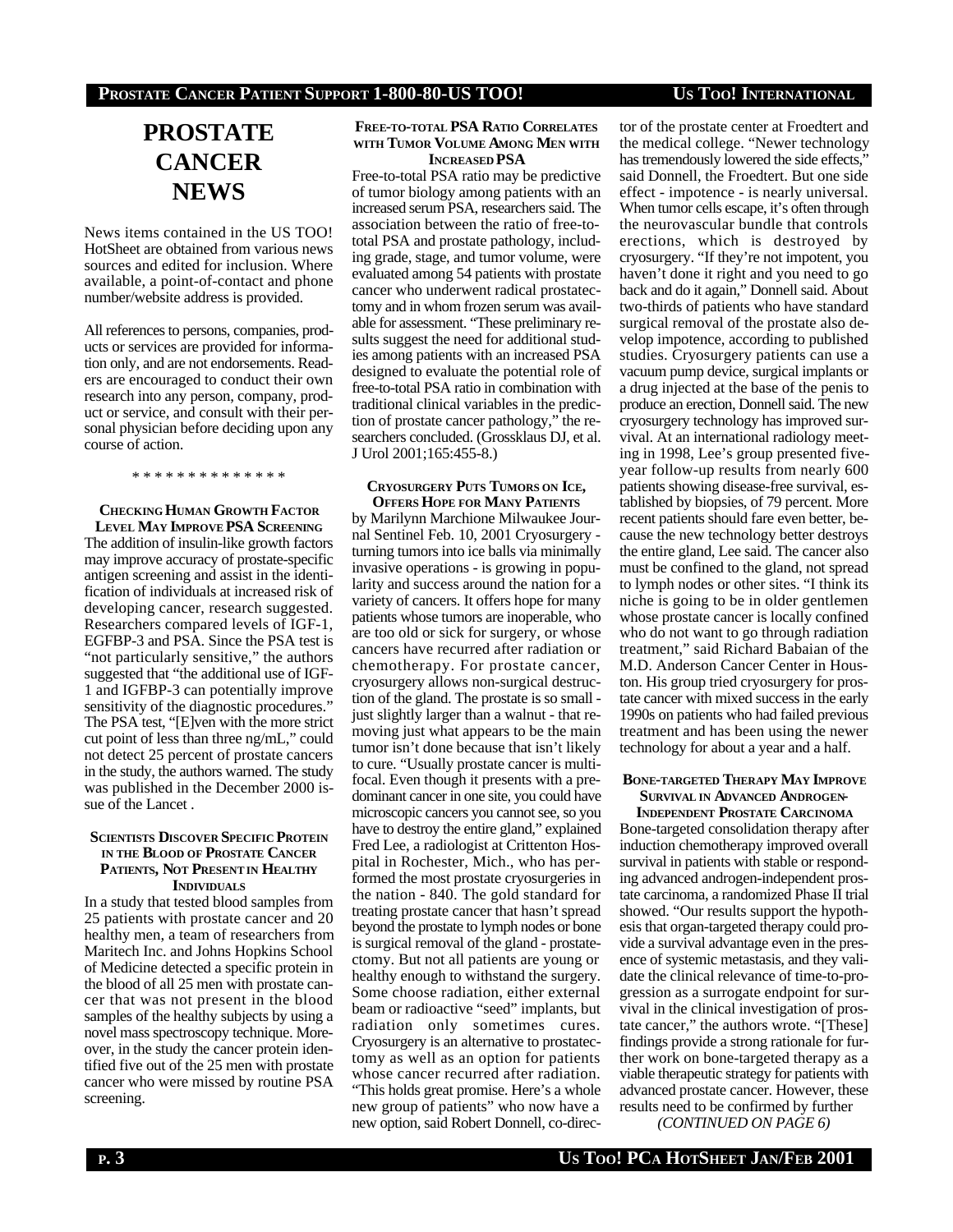# **U**S TOO! INTERNATIONAL **VISIT** US ON THE INTERNET AT WWW.USTOO.ORG

# **SCIENTIFIC JOURNAL CITATION REVIEW**

The following prostate cancer related articles have appeared in well-known scientific journals. Abstracts only have been posted at the US TOO! website (www.ustoo.org). US TOO! cannot provide copies of the complete article.

**TO OBTAIN A COPY OF THE ARTICLE:** take the citation to your local public or hospital library. The librarian can assist you in obtaining a copy of the article from their collection or from interlibrary loan.

\* \* \* \*

**INCREASED EXPRESSION OF THE INTERLEUKIN-11 RECEPTOR AND EVIDENCE OF STAT3 ACTIVATION IN PROSTATE CAR-CINOMA.**

Am J Pathol 2001 Jan;158(1):25-32 Campbell CL, Jiang Z, Savarese DM, Savarese TM

Cytokine/Cytokine Receptor Laboratory, LINK Laboratories, University of Massachusetts Cancer Center, University of Massachusetts Medical School, Worcester. and the Division of Hematology/ Oncology, University of Massachusetts/Memorial Health Care, Worcester, Massachusetts. \* \* \* \*

**PROSTATE CARCINOMA KNOWLEDGE, ATTI-TUDES, AND SCREENING BEHAVIOR AMONG AFRICAN-AMERICAN MEN IN CENTRAL HARLEM, NEW YORK CITY. Cancer 2001** Jan 1;91(1):164-172

Ashford AR, Albert SM, Hoke G, Cushman LF, Miller DS, Bassett M Harlem Prevention Center, New York, New York. \* \* \* \*

**RISK OF PROSTATE CARCINOMA DEATH IN PA-TIENTS WITH LYMPH NODE METASTASIS.** Cancer 2001 Jan 1;91(1):66-73 Cheng L, Zincke H, Blute ML, Bergstralh EJ, Scherer B, Bostwick DG Department of Pathology, Indiana University School of Medicine, Indianapolis, Indiana. \* \* \* \*

**TRANSCRIPTIONAL REGULATION OF INSULIN-LIKE GROWTH FACTOR-I RECEPTOR GENE EXPRESSION IN PROSTATE CANCER CELLS.** Endocrinology 2001 Jan 1;142(1):21-27 Damon SE, Plymate SR, Carroll JM, Sprenger CC, Dechsukhum C, Ware JL, Roberts CT

Geriatric Research Education and Clinical Center, Veterans Administration Puget Sound Health Care System (S.E.D., C.C.S., S.R.P.), Tacoma, Washington 98493. \* \* \* \*

**ROLE OF STIMULATORY GUANINE NUCLE-**

**OTIDE BINDINGPROTEIN (GSALPHA) IN PRO-LIFERATION OF PC-3M PROSTATE CANCER CELLS.**

Int J Cancer 2001 Jan 1;91(1):46-54 Chien J, Shah GV

Department of Molecular and Integrative Physiology, The University of Kansas Medical Center, Kansas City, USA. \* \* \* \*

**HUMAN PROSTATE CANCER CELLS LACK FEEDBACKREGULATION OF LOW-DENSITYLI-POPROTEIN RECEPTOR AND ITS REGULATOR, SREBP2.**

Int J Cancer 2001 Jan 1;91(1):41-5 Chen Y, Hughes-Fulford M Laboratory of Cell Growth, University of California San Francisco and Veterans Affairs Medical Center, USA. \* \* \* \*

**MOLECULAR DETERMINANTS OF CELLDEATH INDUCTION FOLLOWING ADENOVIRUS-MEDI-ATED GENE TRANSFER OF WILD-TYPE <sup>P</sup>53 IN PROSTATE CANCER CELLS.**

Int J Cancer 2001 Jan 15;91(2):159-166 Schumacher G, Bruckheimer EM, Beham AW, Honda T, Brisbay S, Roth JA, Logothetis C, McDonnell TJ Thoracic and Cardiovascular Surgery, University of Texas M.D. Anderson Cancer Center, Houston, TX, USA.

 \* \* \* \* D**IAGNOSTIC VALUE OF PROSTATE-SPECIFIC ANTIGEN-RELATED PARAMETERS IN DISCRIMI-**

**NATING PROSTATE CANCER.** Int J Urol 2000 Nov;7(11):409-14 Matsuyama H, Baba Y, Yamakawa G, Yamamoto N, Naito K Section of Urology, Yamaguchi Red Cross Hospital, Japan. hidde@ymg.urban.ne.jp \* \* \* \*

**ORAL COMBINATION OF CYCLOPHOSPHA-MIDE, URACIL PLUS TEGAFUR AND ESTRAMUSTINE FOR HORMONE-REFRAC-TORY PROSTATE CANCER.**

Oncology 2001 Dec;60(1):49-54 Nishimura K, Nonomura N, Ono Y, Nozawa M, Fukui T, Harada Y, Imazu T, Takaha N, Sugao H, Miki T, Okuyama A Department of Urology, Osaka University Graduate School of Medicine, Suita, Japan.

#### \* \* \* \*

**DETECTION OF METASTATIC PROSTATE CAN-CER USING <sup>A</sup> SPLICE VARIANT-SPECIFIC RE-VERSE TRANSCRIPTASE-POLYMERASE CHAIN REACTION ASSAY FOR HUMAN GLANDULAR KALLIKREIN.**

Cancer Res 2000 Dec 15;60(24):7142-8 Slawin KM, Shariat SF, Nguyen C, Leventis AK, Song W, Kattan MW, Young CY, Tindall DJ, Wheeler TM Matsunaga-Conte Prostate Cancer Research Center, Scott Department of Urology, Baylor College of Medicine, Hous-<br>ton Texas 77030 USA

 $\frac{1}{2}$  Texas 77030. kslawin@www.urol.bcm.tmc.edu \* \* \* \*

**HEATSHOCKPROTEIN EXPRESSION INDEPEN-DENTLY PREDICTS CLINICAL OUTCOME IN PROSTATE CANCER.**

Cancer Res 2000 Dec 15;60(24):7099-105 Cornford PA, Dodson AR, Parsons KF, Desmond AD, Woolfenden A, Fordham M, Neoptolemos JP, Ke Y, Foster CS Department of Surgery, The University of Liverpool, United Kingdom. \* \* \* \*

HER-2/neu promotes androgen-independent survival and growth of prostate cancer cells through the Akt pathway. Cancer Res 2000 Dec 15;60(24):6841-5 Wen Y, Hu MC, Makino K, Spohn B, Bartholomeusz G, Yan DH, Hung MC Department of Molecular and Cellular Oncology, The University of Texas MD Anderson Cancer Center, Houston 77030, USA.

\* \* \* \*

**PREFERENTIAL ADHESION OF PROSTATE CAN-CER CELLSTO BONEIS MEDIATED BY BINDING TO BONE MARROW ENDOTHELIAL CELLS AS COMPARED TO EXTRACELLULAR MATRIX COMPONENTS IN VITRO.**

Clin Cancer Res 2000 Dec;6(12):4839-47 Cooper CR, McLean L, Walsh M, Taylor J, Hayasaka S, Bhatia J, Pienta KJ Department of Internal Medicine, University of Michigan Comprehensive Cancer

Center, Ann Arbor 48109, USA. cacooper@umich.edu \* \* \* \*

**A GENETICEPIDEMIOLOGICAL STUDYOF HE-REDITARY PROSTATE CANCER (HPC) IN FIN-LAND: FREQUENT HPCX LINKAGE IN FAMI-LIES WITH LATE-ONSET DISEASE.**

Clin Cancer Res 2000 Dec;6(12):4810-5 Schleutker J, Matikainen M, Smith J, Koivisto P, Baffoe-Bonnie A, Kainu T, Gillanders E, Sankila R, Pukkala E, Carpten J, Stephan D, Tammela T, Brownstein M, Bailey-Wilson J, Trent J, Kallioniemi OP

Cancer Genetics Branch, National Human Genome Research Institute, NIH, Bethesda, Maryland 20892, USA. lojosc@uta.fi

### \* \* \* \*

**8PTER-P23 DELETION IS ASSOCIATED WITH RACIAL DIFFERENCES IN PROSTATE CANCER OUTCOME.**

Clin Cancer Res 2000 Dec;6(12):4647-52 Washburn JG, Wojno KJ, Dey J, Powell IJ, Macoska JA

Department of Surgery, The University of Michigan, Ann Arbor 48109-0946, USA. \* \* \* \*

Two putative tumor suppressor genes on chromosome arm 8p may play different roles in prostate cancer.

Cancer Genet Cytogenet 2001 Jan 1;124(1):20-26

Oba K, Matsuyama H, Yoshihiro S, Kishi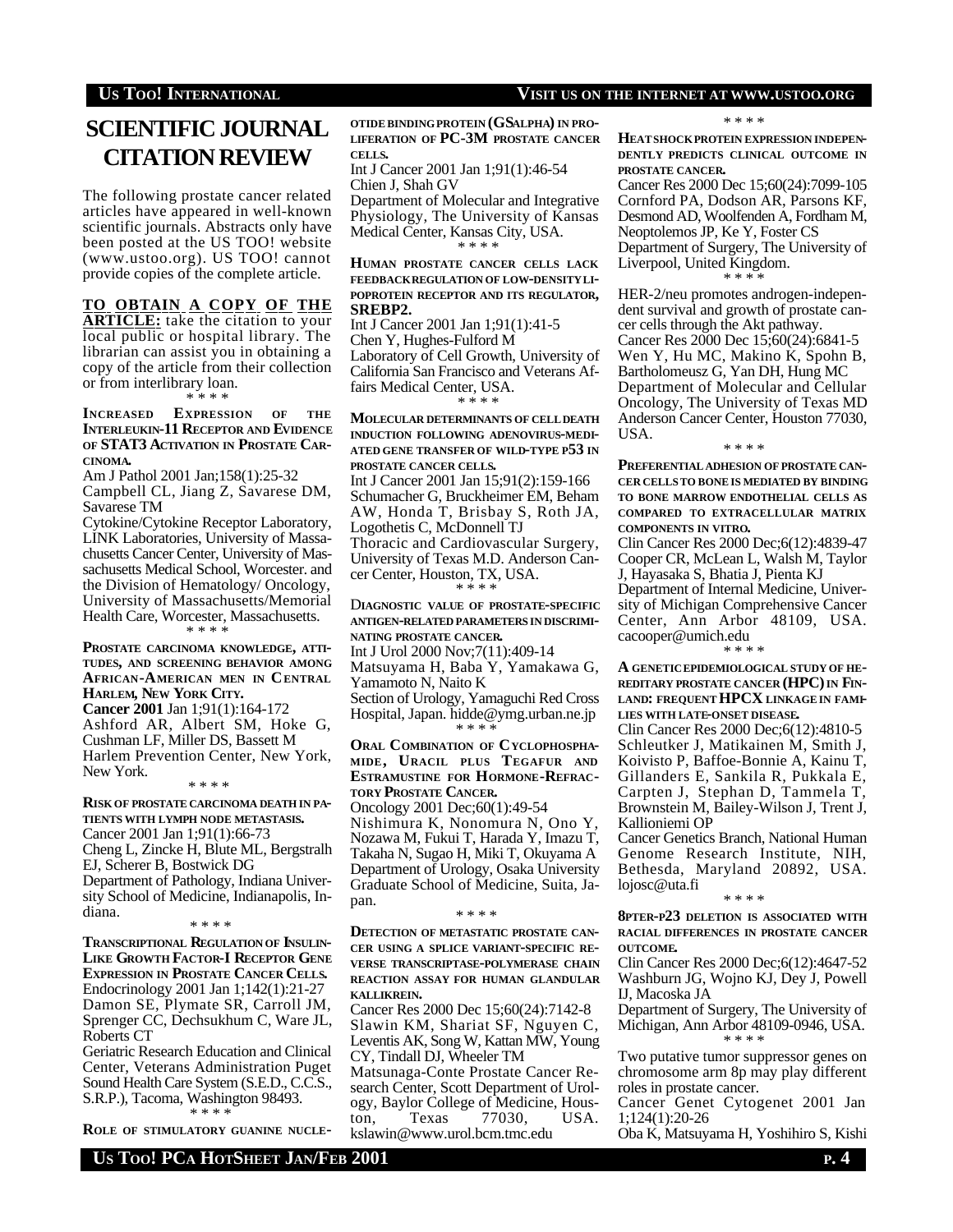# **PROSTATE CANCER PATIENT SUPPORT 1-800-80-US TOO! US TOO! INTERNATIONAL**

F, Takahashi M, Tsukamoto M, Kinjo M, Sagiyama K, Naito K Department of Urology, Yamaguchi University School of Medicine, 1-1 Minami-Kogushi, Ube, Japan \* \* \* \*

**TREATMENT OF LOCALLY ADVANCED PROS-TATE CANCER - A NEW ROLE FOR ANTIANDROGEN MONOTHERAPY?** Eur Urol 2001;39 Suppl 1:22-8 Abrahamsson PA Department of Urology, University of Lund, University Hospital MAS, Malmo, Sweden.

\* \* \* \*

**ADVANCED PROSTATE CANCER: IMMEDIATE OR DEFERREDHORMONE THERAPY?** Eur Urol 2001;39 Suppl 1:15-21 Newling D Academic Hospital of the Free University, Amsterdam, The Netherlands.

\* \* \* \*

**POTENTIAL ROLE OF INTENSITY MODULATED PROTONBEAMS IN PROSTATE CANCERRADIO-THERAPY.**

Int J Radiat Oncol Biol Phys 2001 Jan 1;49(1):217-223

Cella L, Lomax A, Miralbell R

Radiation Oncology Department, University Hospital, Geneva, Switzerland \* \* \* \*

**PHASE II PROSPECTIVE STUDY OF THE USE OF CONFORMAL HIGH-DOSE-RATE BRACHYTHERAPY AS MONOTHERAPY FOR THE TREATMENT OF FAVORABLE STAGE PROSTATE CANCER: A FEASIBILITY REPORT.**

Int J Radiat Oncol Biol Phys 2001 Jan 1;49(1):61-69

Martinez AA, Pataki I, Edmundson G, Sebastian E, Brabbins D, Gustafson G Department of Radiation Oncology, William Beaumont Hospital, Royal Oak, MI, USA

\* \* \* \*

Quality of life study in prostate cancer patients treated with three-dimensional conformal radiation therapy: Comparing late bowel and bladder quality of life symptoms to that of the normal population. Int J Radiat Oncol Biol Phys 2001 Jan

1;49(1):51-59

Hanlon AL, Watkins Bruner D, Peter R, Hanks GE

Department of Radiation Oncology, Fox Chase Cancer Center, Philadelphia, PA, USA

\* \* \* \*

**PROSTATECANCER WITHMULTIPLELUNGME-TASTASES IN <sup>A</sup> HEMODIALYSIS PATIENT.** Int J Urol 2000 Dec;7(12):464-6 Hayakawa K, Matsumoto M, Aoyagi T, Miyaji K, Hata M

Department of Urology, Tokyo Dental College, Ichikawa General Hospital, Chiba, Japan. hayakawa@tdc.ac.jp \* \* \* \*

**ASSOCIATION OF AFRICAN-AMERICAN ETH-NIC BACKGROUND WITH SURVIVAL IN MEN WITH METASTATIC PROSTATE CANCER.** J Natl Cancer Inst 2001 Feb 7;93(3):219- 225

Thompson IM, Tangen CM, Tolcher A, Crawford ED, Eisenberger M, Moinpour CM I.M. Thompson, A. Tolcher, The University of Texas Health Sciences Center at San Antonio.

\* \* \* \*

**ANGIOGENIC POTENTIAL OF PROSTATE CAR-CINOMA CELLS OVEREXPRESSING BCL-2.** J Natl Cancer Inst 2001 Feb 7;93(3):208- 213

Fernandez A, Udagawa T, Schwesinger C, Beecken WD, Achilles-Gerte E, McDonnell TJ, D'Amato RJ

A. Fernandez, T. Udagawa, C. Schwesinger, W.-D. Beecken, E. Achilles-Gerte, Department of Surgery, Division of Surgical Research, Children's Hospital, Boston, MA.

\* \* \* \*

**V89L POLYMORPHISM OF TYPE-2, 5-ALPHA REDUCTASE ENZYME GENE PREDICTS PROS-TATE CANCER PRESENCEAND PROGRESSION.** Urology 2001 Jan;57(1):199-204 Nam RK, Toi A, Vesprini D, Ho M, Chu W, Harvie S, Sweet J, Trachtenberg J, Jewett MA, Narod SA Division of Urology, Princess Margaret Hospital, University Health Network, University of Toronto, Toronto, Ontario, Canada

\* \* \* \*

**GLYOXALASE I PHENOTYPE AS <sup>A</sup> POTENTIAL RISK FACTOR FOR PROSTATE CARCINOMA.** Urology 2001 Jan;57(1):183-187 Samadi AA, Fullerton SA, Tortorelis DG, Johnson GB, Davidson SD, Choudhury MS, Mallouh C, Tazaki H, Konno S Department of Urology, New York Medical College, Valhalla, New York, USA \* \* \* \*

**PROGRESSIVE DECREASE IN BONE DENSITY OVER 10 YEARS OF ANDROGEN DEPRIVATION THERAPY IN PATIENTS WITH PROSTATE CAN-CER.**

Urology 2001 Jan;57(1):127-132 Kiratli BJ, Srinivas S, Perkash I, Terris MK Spinal Cord Injury Service, Veterans Affairs Palo Alto Health Care System, Palo Alto, California, USA \* \* \* \*

**ACTIVITY OF THE HERBAL COMBINATION, PC-SPES, IN THE TREATMENT OF PATIENTS WITH ANDROGEN-INDEPENDENT PROSTATE CANCER.**

Urology 2001 Jan;57(1):122-126 Oh WK, George DJ, Hackmann K, Manola J, Kantoff PW

Lank Center for Genitourinary Oncology, Department of Adult Oncology, Dana-Farber Cancer Institute and Harvard Medical School, Boston, Massachusetts, USA

\* \* \* \*

**EFFECT OF COMPLETE ANDROGEN BLOCKADE ON PATHOLOGIC STAGE AND RESECTION MAR-GIN STATUSOF PROSTATE CANCER: PROGRESS PATHOLOGY REPORT OF THE ITALIAN PROSIT STUDY.**

Urology 2001 Jan;57(1):117-121 Bono AV, Pagano F, Montironi R, Zattoni F, Manganelli A, Selvaggi FP, Comeri G, Fiaccavento G, Guazzieri S, Selli C, Lembo A, Cosciani-Cunico S, Potenzoni D, Muto G, Diamanti L, Santinelli A, Mazzucchelli R, Prayer-Galletti T Division of Urology, Ospedale di Circolo e Fondazione Macchi, Varese, Italy \* \* \* \*

**USE OF <sup>A</sup> MODIFIED AMERICAN UROLOGICAL ASSOCIATION SYMPTOM SCORE FOR THE EVALUATION OF THE QUALITYOF LIFE OF PA-TIENTS WITH PROSTATE CANCER.**

Urology 2001 Jan;57(1):112-116

Katz G, Rodriguez R

North Florida South Georgia Veterans Health System, Lake City, Florida, USA \* \* \* \*

**FLUORODEOXYGLUCOSEPOSITRON EMISSION TOMOGRAPHY STUDIES IN DIAGNOSIS AND STAGING OF CLINICALLY ORGAN-CONFINED PROSTATE CANCER.**

Urology 2001 Jan;57(1):108-111

Liu IJ, Zafar MB, Lai Y, Segall GM, Terris MK

Section of Urology, Veterans Affairs Palo Alto Health Care System, Palo Alto, California, USA \* \* \* \*

**TOXICITY FOLLOWING HIGH-DOSETHREE-DI-MENSIONAL CONFORMAL AND INTENSITY-MODULATED RADIATION THERAPYFOR CLINI-CALLY LOCALIZED PROSTATE CANCER.** Urology 2001 Jan;57(1):102-107 Shu HG, Lee TT, Vigneauly E, Xia P, Pickett B, Phillips TL, Roach M Department of Radiation Oncology, University of California, San Francisco, California, USA

\* \* \* \*

**AUTOSOMAL DOMINANT INHERITANCE OF PROSTATE CANCER: <sup>A</sup> CONFIRMATORY STUDY.** Urology 2001 Jan;57(1):97-101 Verhage BA, Baffoe-Bonnie AB, Baglietto L, Smith DS, Bailey-Wilson JE, Beaty TH, Catalona WJ, Kiemeney LA Department of Urology and Epidemiology, University Medical Centre Nijmegen, Nijmegen, The Netherlands \* \* \* \*

**PROSTATE-SPECIFICANTIGEN-BASEDEARLYDE-TECTION OF PROSTATE CANCER-VALIDATION OF SCREENING** WITHOUT RECTAL EXAMINATION. Urology 2001 Jan;57(1):83-90 Schroder FH, Roobol-Bouts M, Vis AN, van der Kwast T, Kranse R Department of Urology, Erasmus University and Academic Hospital Rotterdam, Rotterdam, The Netherlands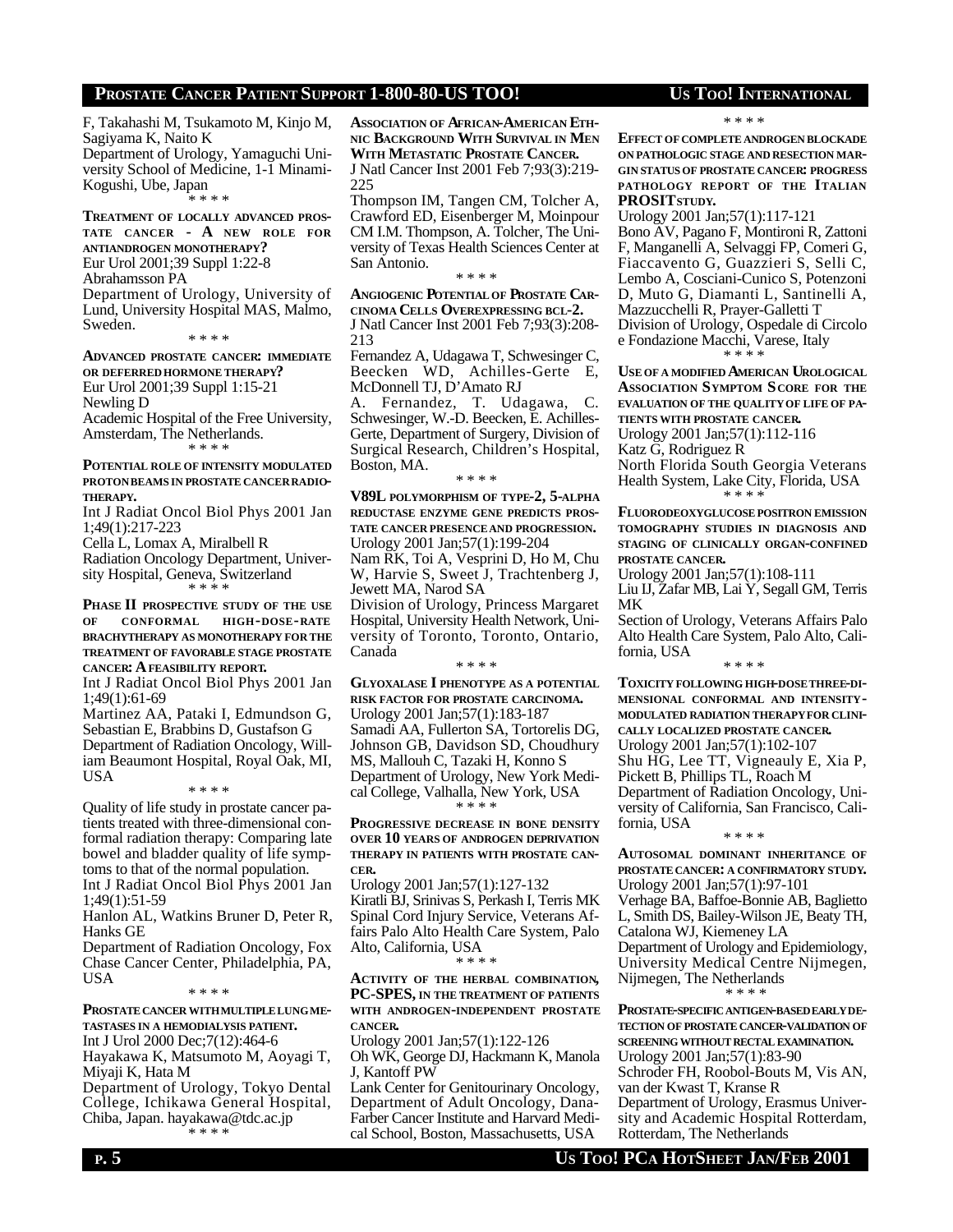*PROSTATE CANCER NEWS (CONTINUED FROM PAGE 3)*

clinical studies before they are accepted as a clinically important advance." (Tu S, et al. The Lancet 2001;357:336-41.)

### **PREDNISONE, A CHOICE OF TREATMENTFOR HORMONE-RESISTANT PROSTATE CANCER**

"Treatment with prednisone or flutamide (Eulexin) leads to similar rates of time to progression [TTP] and overall survival and no difference in subjective or biochemical response" in patients with symptomatic hormone-resistant prostate cancer (HRPC), a Phase III trial indicated. However, prednisone was superior to flutamide with regard to important patient-assesed QL factors. The participants also completed the European Organization for Research and Treatment of Cancer Quality of Life Questionnaire C-30 at baseline and 6-week intervals during follow-up. No difference was observed between the 2 groups in median TTP or overall survival. "Monotherapy with low-cost prednisone should be considered as first-line, standard, hormonal manipulation of HRPC, but the combination with tolerable cytotoxic treatment should be explored further," the authors concluded. (Fossa SD, et al. J Clin Oncol 2001;19:62-71.)

### **LIMITED VALUEOF <sup>E</sup>MRI AND TRUS IN CLINICALLY LOCALIZED PROSTATE CANCER**

Researchers examined the role of endorectal magnetic resonance imaging (eMRI) and transrectal ultrasonography (TRUS) in 54 patients with biopsy-confirmed prostate cancer who underwent TRUS and eMRI before radical retropubic prostatectomy. "Whereas MRI tended to over-stage, TRUS under-staged prostate cancer. This series shows the current limited value of TRUS and eMRI for planning treatment in patients with clinically localized prostate cancer. Treatment decisions should not be altered based on TRUS or eMRI findings alone,"the researchers concluded. (May F, et al. BJU International 2001;87:66-9.)

### **PSA LEVELS HIGHER IN YOUNG BLACK MEN**

Though young black men have PSA levels greater than that of young white men, PSA velocity is higher in young white men than in young black men, new research revealed. In a study to determine the PSA levels and PSA change over time, investigators performed a retrospective analysis of 588 black and 588 white healthy males.

The investigators discovered a significant difference in the baseline serum PSA level between the races. "The median baseline serum PSA levels for black men 20 to 29, 30 to 39 and 40 to 45 [years of age] were 0.38 ng/mL, 0.45 ng/mL and 0.52 ng/mL, respectively," and for white men, 0.38 ng/ mL, 0.45 ng/mL and 0.40 ng/mL, respectively, the research showed. In white men, PSA velocity was significantly higher. Analysis showed mean increases of 2.8 percent per year for white men as compared with 1.6 percent per year for black men. "[T]hese values may prove useful in screening young white and black men known to be at higher risk of prostate cancer." The study appeared in the February 2001 issue of Urology

### **ERECTILE DYSFUNCTION COMMON AMONG PROSTATE CANCER PATIENTS REGARDLESS OF TYPE OF THERAPY RECEIVED**

Prostate cancer patients treated with external beam therapy are at the same risk level for erectile dysfunction as those treated with radical prostatectomy, according to a report appearing in the February 2001 issue of the Journal of Urology . "Erectile dysfunction is a common side effect in men treated with for prostate cancer. Previously published studies document the incidence of erectile dysfunction in men treated for prostate cancer to be between 20 percent and 88 percent," the researchers noted. "In our study erectile dysfunction occurred in greater than 80 percent of patients treated for prostate cancer," the authors concluded. "[E]rectile dysfunction did not develop based on the type of therapy received, but whether a patient received therapy for prostate cancer," they pointed out. In an accompanying editorial, Dr. Ian M. Thompson of the University of Texas Health Science Center said, "The only absolute method to determine the actual difference in erectile dysfunction with various treatments will be randomized clinical trials using validated instruments with repetitive measures, which is a goal that is unlikely to be reached." "Future observational studies should focus on better characterization of patients before treatment ... ."

### **UNIVERSITY OF IOWA RESEARCHERS INVESTIGATE USE OF MAGNETIC RODS TO TREAT PROSTATE CANCER**

University of Iowa researchers are developing a new approach to treat prostate cancer. The treatment uses heat generated by implanted magnetic rods to destroy the cancer. The UI scientists hope the new technique will be as successful as surgery and radiation therapy in treating the disease, but will avoid the difficult and unpleasant side effects often associated with those standard treatments. "Our results, and those of our international collaborators, suggest that these rods could be extremely effective in treating the cancer with potentially fewer side effects," said Robert D. Tucker, M.D., Ph.D., UI associate professor of pathology and adjunct associate professor of biomedical engineering." The treatment under development at the UI will involve implanting small magnetic alloy rods into the prostate using methods similar to those employed to place radioactive brachytherapy seeds. Each cylindrical rod is 1.4 centimeters long and 1 millimeter in diameter. When the patient with implanted rods is placed in an external alternating magnetic field, the rods heat up and transfer the heat to the surrounding tissue. The heat from the rods does two things: it causes proteins to denature or unravel, which kills cells, and it coagulates the blood supply, which starves the cells and causes them to die. Implanting the rods using a long hollow needle takes about 45 minutes. The patient receives only a spinal anesthetic. The patient undergoes a single treatment in the magnetic field and is able to go home on the same day. "In patients treated so far, the results have been encouraging," Tucker said. "Another advantage of these permanent rods is that, unlike radiation treatment, thermal therapy can be repeated noninvasively if the patient's serum PSA values start to rise again."

### **NEW MARKER FOR MALIGNANCY IN PROSTATE DISCOVERED**

Previous research has linked fat intake and metabolism with prostate cancer, and the presence of high amounts of certain fatty acids in the blood has also been associated with increased risk. Altered levels of arachidonic acid metabolism, controlled by LAT activity and the deacylationreacylation cycle that incorporates it into the lipid membrane, are also thought to convey greater risk. Writing in the Journal of Urology, Dr Fred Faas and colleagues said, "Since the benign and malignant tissues were obtained from different portions of the same prostate in the radical prostatectomy specimens, the increased LAT activity must be specific for malignant tissues and not simply a general increase in enzymatic activity related to the presence of malignancy." If a sensitive assay can be developed to detect activity of LAT in a needle biopsy, it may be possible to predict which patients will develop aggressive disease. The Journal of Urology, February 2001, Vol. 165, 463-468.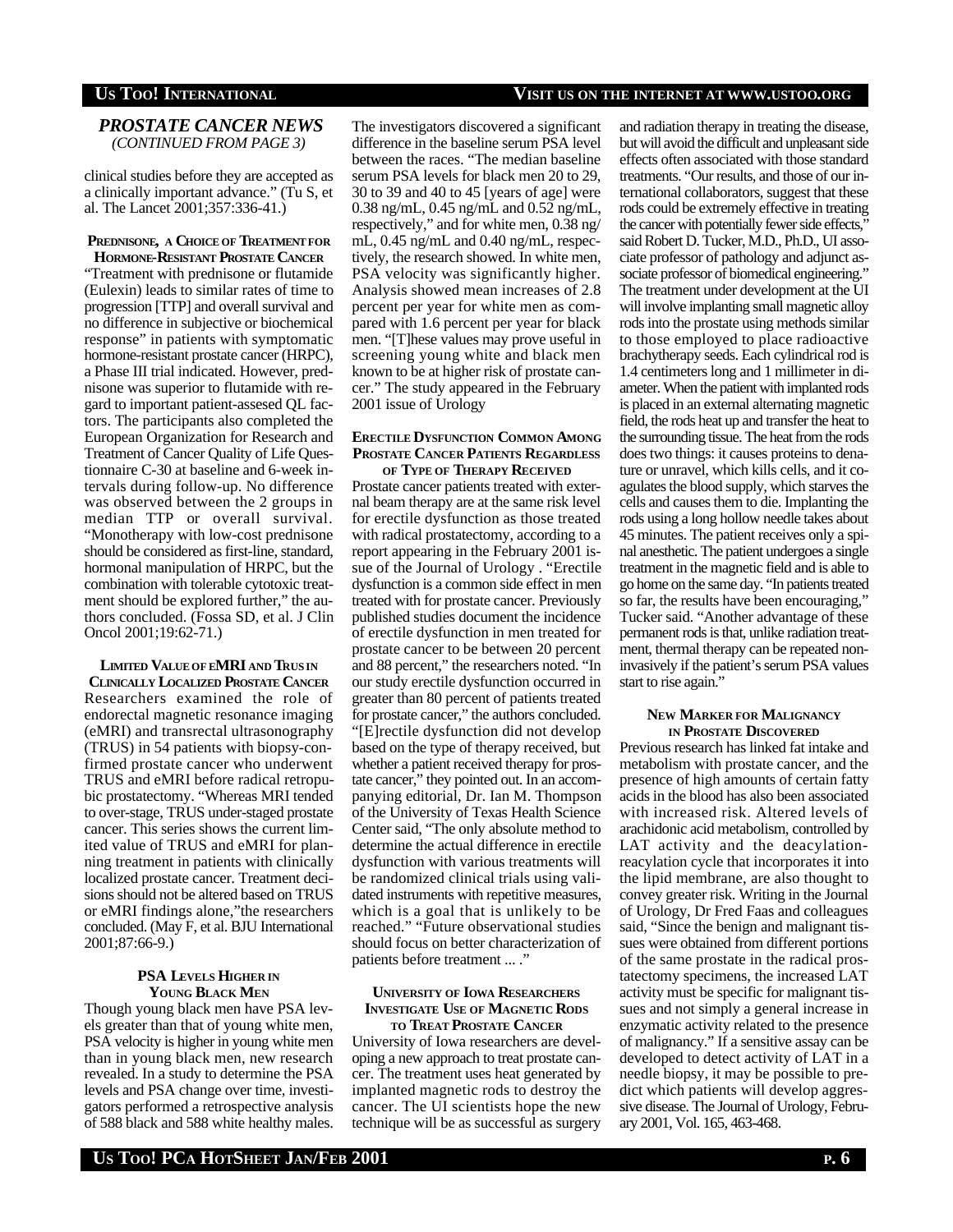# **PROSTATE CANCER PATIENT SUPPORT 1-800-80-US TOO! US TOO! INTERNATIONAL**

### **TRANSRECTAL ULTRASOUND GUIDED PROSTATE BIOPSY IMPACTS PATIENT WELL-BEING**

Transrectal ultrasound guided prostate biopsy has a measurable impact on patient well being that starts prior to and lasts for weeks after the procedure, a new study demonstrated. "The impact of prostate biopsy on patient well-being begins while waiting for the scheduled procedure," the authors wrote. "Shortening the anticipation period before results are disclosed and administering pre-biopsy anxiety decreasing measures may benefit patients. Analgesic therapy is recommended in younger patients, those reporting moderate to severe intraoperative pain and those with known prostatic inflammatory infiltrate. The risk of acute erectile dysfunction should be discussed cautiously with patients who are potent before biopsy." (Zisman A, et al. J Urol  $2001;165:445-54.$ 

### **NEW HYPERTHERMIA THERAPY PUTSTHE HEAT ON CANCER**

by Jon Van , Chicago Tribune Feb. 19, 2001 — A cancer therapy that was tried with much enthusiasm in the mid-1980s, and then discarded by most physicians, may be on the verge of getting a second chance. Heating tumors to make them more vulnerable to radiation or chemotherapy is a fairly straightforward idea that has been proven to work in lab experiments. But many physicians were disappointed when they tried adding heat to their treatments and patient outcomes didn't seem much better. After a few years of disappointing results, hyperthermia, as the tumorheating strategy is known, mostly fell into disuse in this country, although some centers in Europe and Asia continued using it. Now, positive results at European hospitals recently published in medical journals are causing American cancer therapists to take another look at the technology. In Chicago, Dr. John Kalapurakal, an assistant professor of clinical radiology at Northwestern University, said he has been amazed at how well some patients have done after being treated with radiation and hyperthermia. Kalapurakal has treated a handful of patients whose prostate cancers had recurred after their original treatment. The revived tumors had robbed patients of hope, leaving them at the end of the line with conventional cancer therapies. "We had no other option for patients who had failed radiation therapy," said Kalapurakal. "They faced the possibility of living for years with pain and disability." A study published last year in a British medical journal, The Lancet, by Dutch researchers demonstrated significant benefits of hyperthermia for patients with advanced pelvic tumors. Northwestern is one

of only a few medical centers in the U.S. with a machine that uses microwaves to heat tumors deep inside the body. If large studies could show a clear benefit to the therapy, problems of insurance reimbursement and a lack of champions among medical specialties likely would be overcome. Initial indications are that hyperthermia can enhance the tumorfighting power of radiation and chemotherapy twofold, said Dr. Steven Stroup, director of radiation oncology at Centennial Medical Center in Nashville. " "Hyperthermia works," said Stroup. "But it's very labor-intensive, and it's as much art as science. I think there will be a resurgence in it as people look for new ways to enhance their treatments."

### **LAWMAKERS PROPOSE OFFICE OF MEN'S HEALTH**

Dying at astonishing rates from many preventable and treatable diseases, many men don't care about their health enough to go to a doctor, experts say. In fact, men are 25 percent less likely to visit a doctor than women and are also less likely to have health insurance. On average, men die seven years earlier than women and are more likely to suffer from the 10 leading causes of death, which include heart disease, cancer, stroke and AIDS. Statistics like these have sparked many health advocates and lawmakers, such as Rep. Randy "Duke" Cunningham (R-Calif.) and Rep. Jim McDermott (D-Wash.), to do something about this perceived crisis. This past Valentine's Day, the two men submitted a bill to Congress that proposed an Office of Men's Health through the Department of Health and Human Services, which supporters say will help save the lives of thousands of men across the country. If approved, the Office of Men's Health would seek to raise awareness about men's health issues as well as emphasize the need for screening and early detection. Harmony Allen, a spokeswoman for Cunningham said "Men are dying needlessly across the country when they could've just gone to the doctors to get treatment. We want to stress the importance of going out and getting tested. A lot of men don't care about their health in this country, and this bill is designed to change that. We need people who think it's not a big deal to start caring." Cunningham's particular focus lies in prostate cancer. And dedication to the cause stems from personal experience — he was diagnosed with prostate cancer three years ago and is now in remission. The Office of Men's Health was first proposed last June but failed to garner support due to the hectic election year. With over 50 sponsors so far, many are confident it will make it through Congress this year.

### **PROSTATE CANCER QUALITY OF LIFE ASSESSED BY PARTNERS**

Quality-of-life questionnaires are increasingly used in clinical trials to evaluate the outcome of treatment on a patient. Although patients themselves are usually the best source of information regarding their own quality of life, in cases of advanced cancer, completing detailed questionnaires covering symptoms and degree of suffering can be very traumatic and may result in non-compliance, thereby limiting results of such surveys. Previous research to determine whether individuals involved with the patient, either in a professional or personal capacity, can successfully evaluate his or her quality of life have so far been inconclusive. An international team of investigators identified 72 patients, who were involved in long-term relationships, with metastatic prostate cancer that was either progressing or in remission. It was hypothesised that spouses, who have access to the most intimate aspects of daily life, would be able to evaluate their partners' state of mind by proxy. Both the patients and their partners completed a quality-of-life survey by the European Organization for Research and Treatment of Cancer, and a prostate cancer-specific module of a similar type compiled for use in this study. Both questionnaires were designed to assess a patient's emotional and social functionality, severity of symptoms and quality of life. The patients' doctors also rated the extent of the cancer and patients' health status. Most cases indicated a patient-partner agreement rate of 0.4-0.75 for a majority of quality-of-life measurements, indicating a moderate to good level of agreement, but sexual function and satisfaction measurements indicated a greater disparity of views. The results revealed a trend for patients to believe their symptoms and limitations were less severe than their partners thought. Writing in the Journal of Urology, Dr Kommer Sneeuw, who led the investigation, and colleagues said, "The findings suggest that spouses evaluate with a relatively high degree of accuracy how patients experience physical and psychosocial functioning, symptoms and overall quality of life." The fact that no systematic differences between patient and partner responses were noted in this and previous surveys of brain and lung cancer patients is important as it means that by proxy quality-of-life ratings may be useful in clinical trials when necessary.

### *FOR <sup>A</sup> DAILY UPDATE SUBSCRIBE TO THE US TOO! PCA NEWS YOU CAN USE AT WWW.USTOO.ORG*